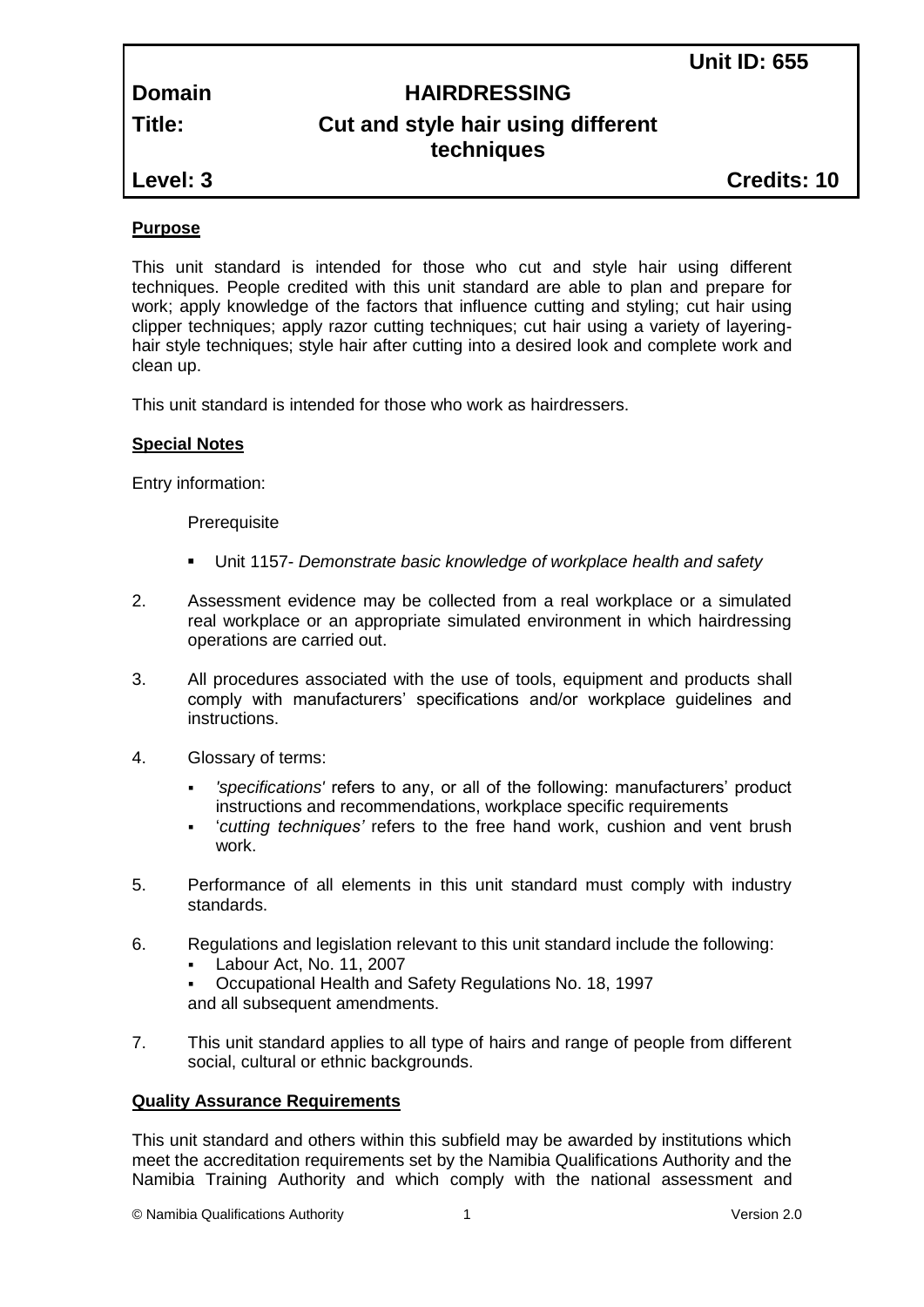moderation requirements. Details of specific accreditation requirements and the national assessment arrangements are available from the Namibia Qualifications Authority and the Namibia Training Authority on [www.nta.com.na](http://www.nta.com.na/)

# **Elements and Performance Criteria**

#### **Element 1: Plan and prepare for work**

#### **Range**

Planning and preparation may include but is not limited to workplace inspection, equipment defect identification, assessment of conditions and hazards and determination of work requirements.

Tools and equipment may include but are not limited to comb, rollers, tongs, pincurl clips and pins

Products may include but are not limited to pre service products and finishing products.

#### **Performance Criteria**

- 1.1 Work instructions, including job card, client history record and product details are obtained, confirmed and applied.
- 1.2 Safety requirements are followed in line with safety plans and policies.
- 1.3 Tools and equipment selected to carry out tasks are consistent with the requirements of the job, checked for serviceability and any faults reported.
- 1.4 Products are safely handled and located ready for use in line with workplace procedures.
- 1.5 Measurement requirements for products are sourced and implemented in line with manufacturers' specifications and workplace procedures.
- 1.6 Environmental protection requirements are identified and applied in line with environmental plans and regulatory obligations.

#### **Element 2: Apply knowledge of the factors that influence cutting and styling**

#### **Range**

Profiles include but are not limited to concave, convex, straight, low forehead, protruding chin and ears, and prominent nose. Body proportions include but are not limited to neck, ears, height and size. Hair tendencies include but are not limited to hairline, crown, nape growth, natural partings and curl movement.

#### **Performance Criteria**

- 2.1 The different face shapes are described in terms of their influence on hair styles and life style according to client's suitability.
- 2.2 The various face profiles are described in terms of their influence on hair styles and life style.
- 2.3 The different body proportions are described in terms of their influence on hair styles and life style.

2.4 Hair tendencies are described in terms of influence on finished style.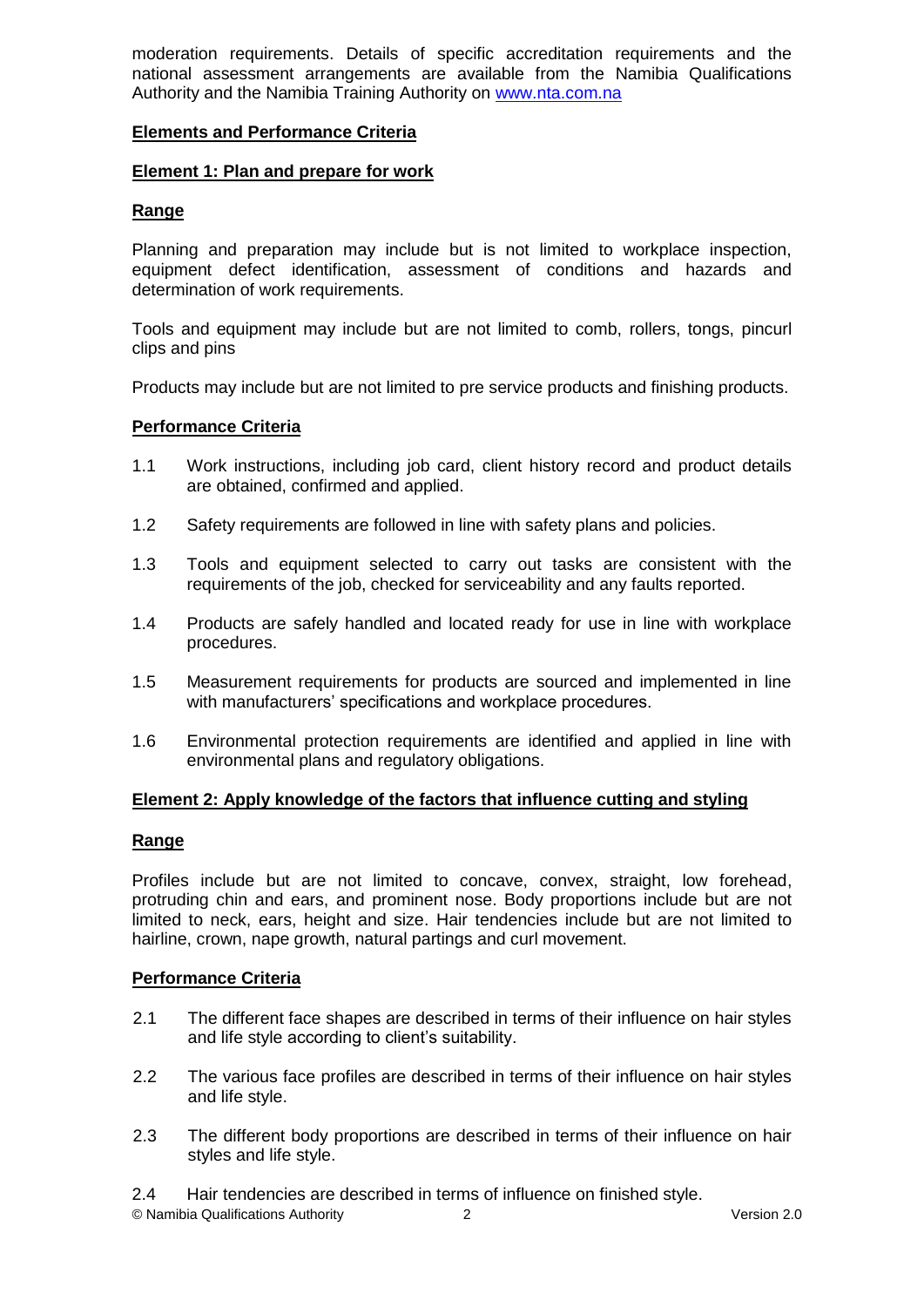# **Element 3: Cut hair using a variety of graduation techniques**

# **Range**

Using different cutting techniques on curly and straight hair to create uniform layering, graduated layering, scissors over comb, razor, clipper, texturising and freehand effects on a variety of fashion looks. Varieties of fashion looks include above the shoulder and below the shoulder.

# **Performance Criteria**

- 3.1 Procedures and information required for cutting hair using a variety of gradation techniques are identified and sourced in line with workplace procedures.
- 3.2 Appropriate sectioning and sub-sectioning of hair is demonstrated before and during the cutting.
- 3.3 Design /Guidelines are followed throughout the cutting process.
- 3.4 The hair cutting services is finished off and the hair is cross checked after completion.
- 3.5 The position of the client head is maintained throughout the clipper cutting procedure and a continuous movement of clipper is applied to cut the hair.

# **Element 4: Cut hair using clipper techniques**

# **Performance Criteria**

- 4.1 Procedures and information required for cutting hair using clipper techniques are identified and sourced in line with workplace procedures.
- 4.2 The appropriate clipper guard is selected and attached to the clipper.
- 4.3 The clipper technique is explained and demonstrated using practical examples.
- 4.4 The position of the client head and body posture is maintained throughout the clipper cutting procedure and a continuous movement of clipper is applied to cut the hair.
- 4.5. The remaining hair is blended with the clipper cut.

# **Element 5: Apply razor cutting techniques**

# **Range**

Razor techniques include but are not limited to beveling, slippering, texturising and tapering.

# **Performance Criteria**

- 5.1 Procedures and information required for cutting hair using razor techniques are identified and sourced in line with workplace procedures.
- 5.2 The appropriate razor guard is selected and attached to the razor.
- 5.3 The razor technique is explained and demonstrated using practical examples.
- 5.4 The position of the client head is maintained throughout the razor cutting procedures and a continuous movement of razor is applied to cut the hair.

© Namibia Qualifications Authority 3 Version 2.0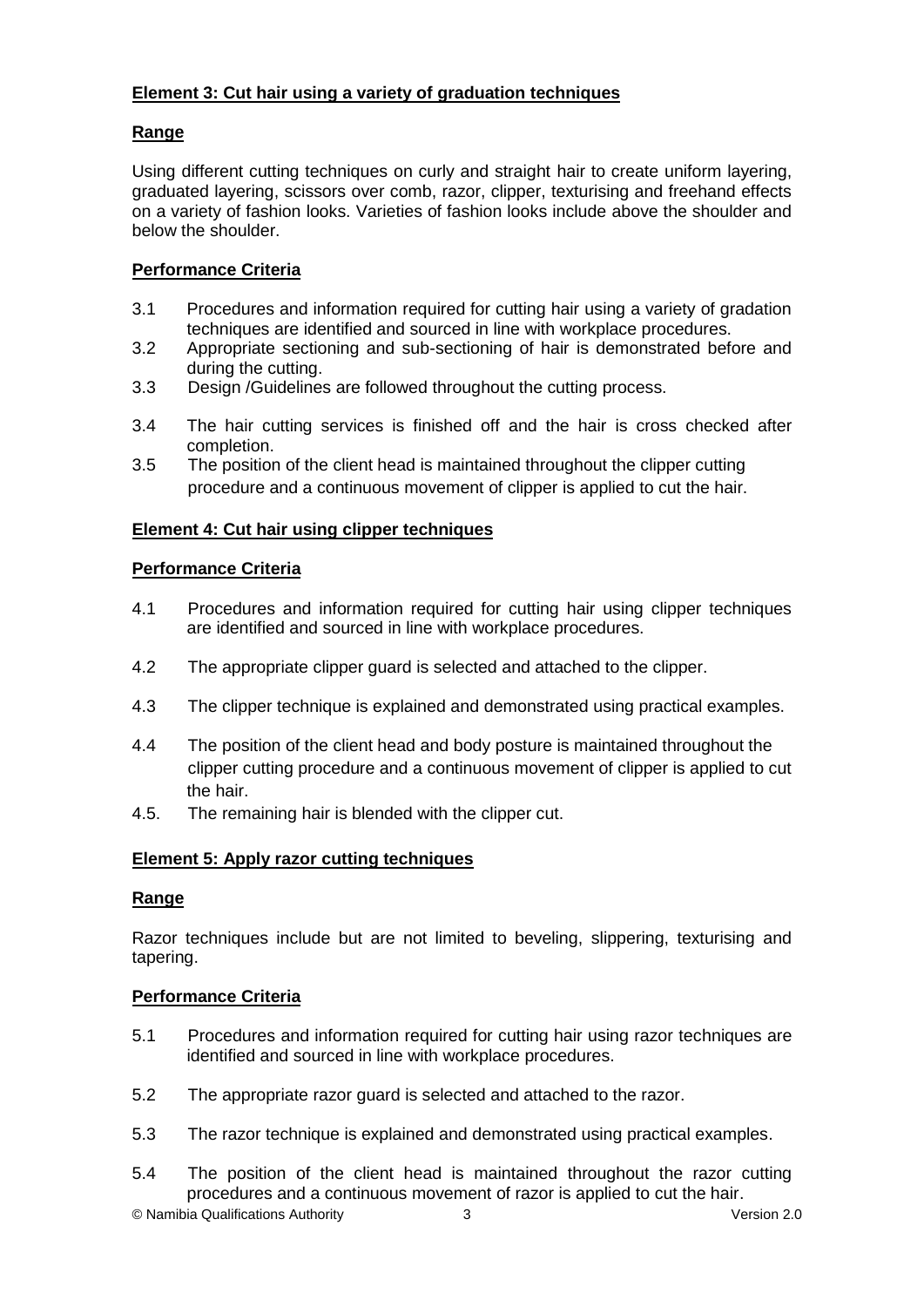5.5 The remaining hair is blended with the razor cut.

#### **Element 6: Cut hair using a variety of layering-hair style techniques**

#### **Range**

Use different techniques on curly and straight hair to create uniform layering and graduated layering effects on a variety of layered looks. Varieties of layered looks include above the shoulder, below the shoulder, with a fringe and with out a fringe.

#### **Performance Criteria**

- 6.1 Procedures and information required for cutting hair using a variety of layering hair style techniques are identified and sourced in line with workplace procedures.
- 6.2 Appropriate sectioning and sub-sectioning of hair is demonstrated before and during the cutting.
- 6.3 The appropriate angle is used to achieve the hair style and/or cut and the hair is cross checked after completion.
- 6.4 Finishing products are applied and hair maintenance products for home use are recommended.

#### **Element 7: style hair after cutting into a desired look**

#### **Range**

Procedures and information may include but are not limited to confirmation of hair style in line with client's requirements.

Preparation may include an analysis of the hair and scalp such as movement, growth patterns, scalp irregularities, scalp condition, hair texture, density, length, porosity and elasticity. It includes protecting client against water and/or product spillage and cut hair.

# **Performance Criteria**

- 7.1 Procedures and information required for blow drying and styling hair are identified and sourced in line with client's needs and workplace procedures.
- 7.2 Client is prepared for blow drying and styling service.
- 7.3 Styling products are selected and applied to hair in line with manufacturer's instructions, hair analysis and following service requirements.
- 7.4 Hair is blow dried and meets the client's need.
- 7.5 Dried hair is styled and finished to meet the confirmed outcome.
- 7.6 Confirmation of client's satisfaction is obtained and cape and/or towel is/are removed in line with workplace procedures.
- 7.7 The client is provided with advice about home care products that is consistent with client's hair type.